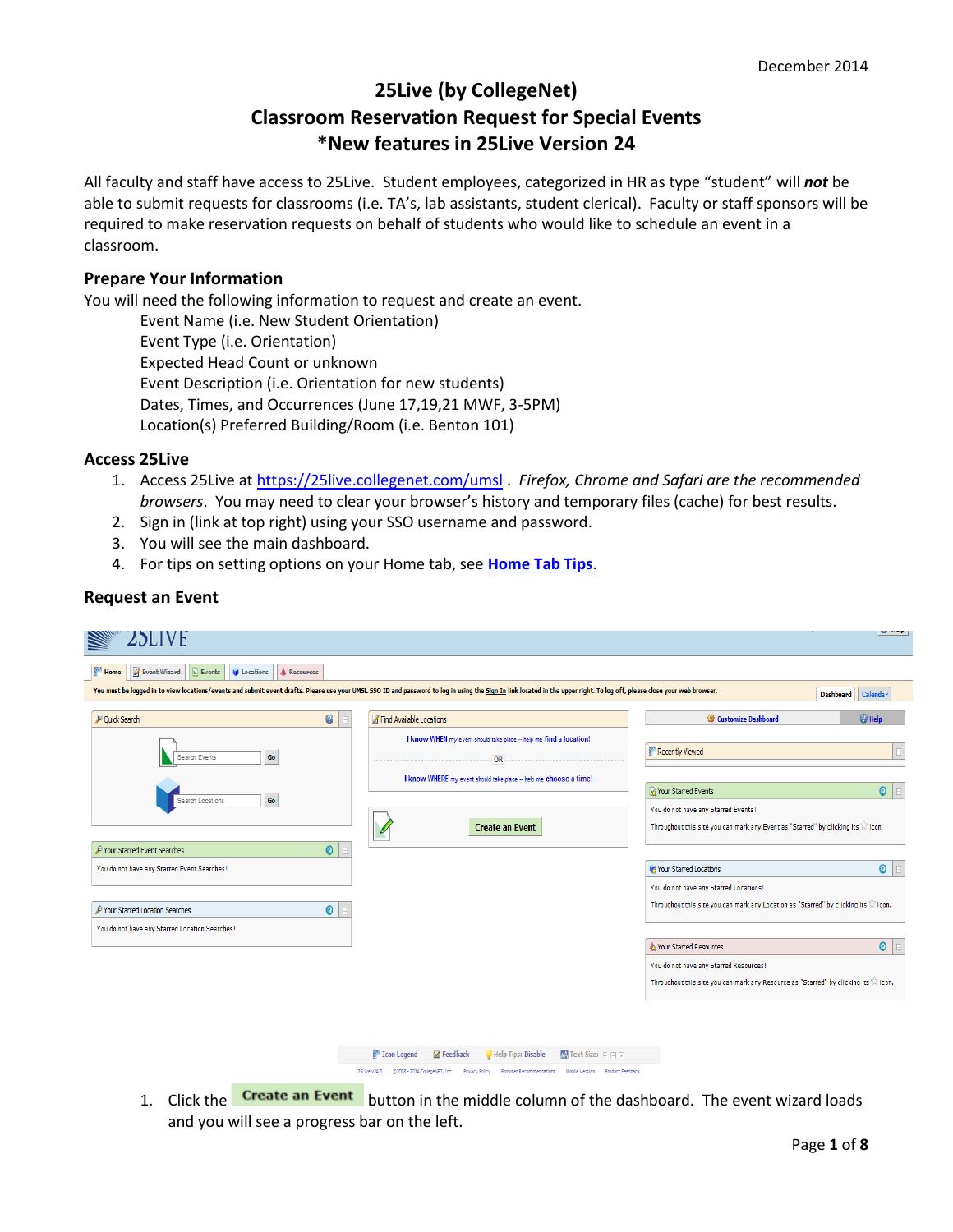2. **\*The new features in Version 24 of 25Live include a progress bar for quicker results after you have entered any required information. New Event Wizard will allow mobile and tablet users to make requests easier and faster. Creating your event should be faster as the format has changed with fields you can directly type into or simply choose from a drop down menu.** 

| <b>Ban</b><br><b>Event Wizard</b><br>$\blacksquare$ Events<br><b>Locations</b><br>Home<br>Version 24 Training, DePriest A<br>New Event | <b>A</b> Resources                                   |                                |
|----------------------------------------------------------------------------------------------------------------------------------------|------------------------------------------------------|--------------------------------|
| Untitled #1                                                                                                                            | Start by entering the basic event information.       |                                |
| Questions? Please visit our training documents<br>at: UMSL 25Live.                                                                     | <b>Event Name</b><br>Version 24 Training, DePriest A | $\checkmark$                   |
|                                                                                                                                        | <b>Event Type</b><br>☆<br>Training                   | $\checkmark$<br>$\mathbf{v}$ . |
|                                                                                                                                        | $\triangleleft$ Back                                 | Next                           |
|                                                                                                                                        | <b>Z</b> Cancel<br>$\Box$ Finish                     |                                |

3. Event Name - Enter the name of your event, (40 characters max). For ease in later searching for your event, please include your *last name, first initial* at the end of the name. (i.e. Version 24 Training, DePriest A)

|                      | <b>Event Name</b>               |         |      |  |
|----------------------|---------------------------------|---------|------|--|
|                      | Version 24 Training, DePriest A |         |      |  |
|                      | <b>Event Type</b>               |         |      |  |
|                      | Training                        | ☆<br>A. |      |  |
|                      |                                 | Q       |      |  |
|                      | Lecture / Seminar               | ۰       |      |  |
| $\triangleleft$ Back | Maintenance                     |         | Next |  |
|                      | Meeting                         |         |      |  |
|                      | Orientation                     |         |      |  |
|                      | Performance - Theater           |         |      |  |
|                      | Rehearsal                       |         |      |  |
|                      | <b>Study Session</b>            | Ξ       |      |  |
|                      | Training                        | ❖       |      |  |
|                      | Tutoring                        |         |      |  |
|                      | Workshop                        | ▼       |      |  |

Event Type - Select an event type from the drop down menu. (You can select your Event Type by typing or selecting the options thru the scroll bar.)



4. Expected Head Count - You can enter the expected head count number if you know how many people plan on attending the event. This is also helpful if you would like to only search rooms by enforcing the headcount, which is a new feature you can select when searching for available locations. The default is set on "I don't know."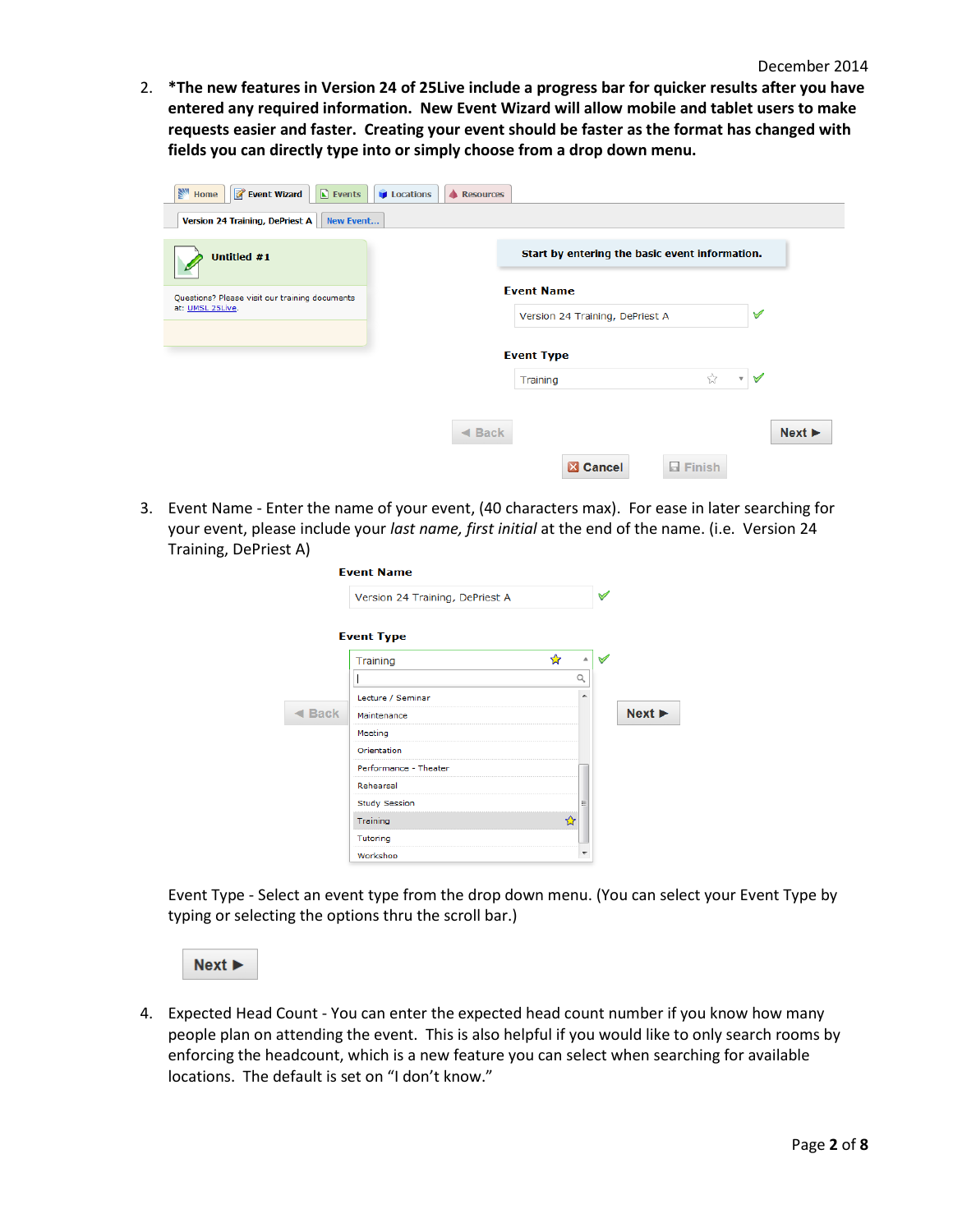| <b>Enter additional basic event information.</b> |  |  |
|--------------------------------------------------|--|--|
|                                                  |  |  |

#### **Expected Head Count**

| I Don't Know |
|--------------|

#### **Event Description (HTML-Enabled)**



5. Event Descripton - Information entered here will appear in the 25Live Event Detail view. Type a description of your event and include a contact person name, phone number, and email address.

| Does this event have more than one occurrence?                                               |
|----------------------------------------------------------------------------------------------|
| <b>No</b>                                                                                    |
| This event has only one occurrence.                                                          |
| Any other related events are separate and distinct.                                          |
| Yes                                                                                          |
| This event has more than one occurrence.                                                     |
| It has daily, weekly, monthly or ad hoc repeats, and they are<br>all part of the same event. |
|                                                                                              |

If this is a single event with no other meeting times, select no.  $\boxed{\phantom{\cdot}\text{Next}\blacktriangleright\phantom{\cdot}}$  Skip to 11 6. Or, if the event has more than one occurrence, select yes.

 $Next$ 

You have the option to select multiple dates (repeats ad-hoc, daily, weekly, monthly). All times for each occurrence within a single event must be the same. (Different times can be handled by copying the event and altering one or more occurrence times, and optionally relating that new copied event to the first event.)

Select the dates and times of **first occurrence** of the **actual event**.

Subsequent occurrence dates will be entered on the next page.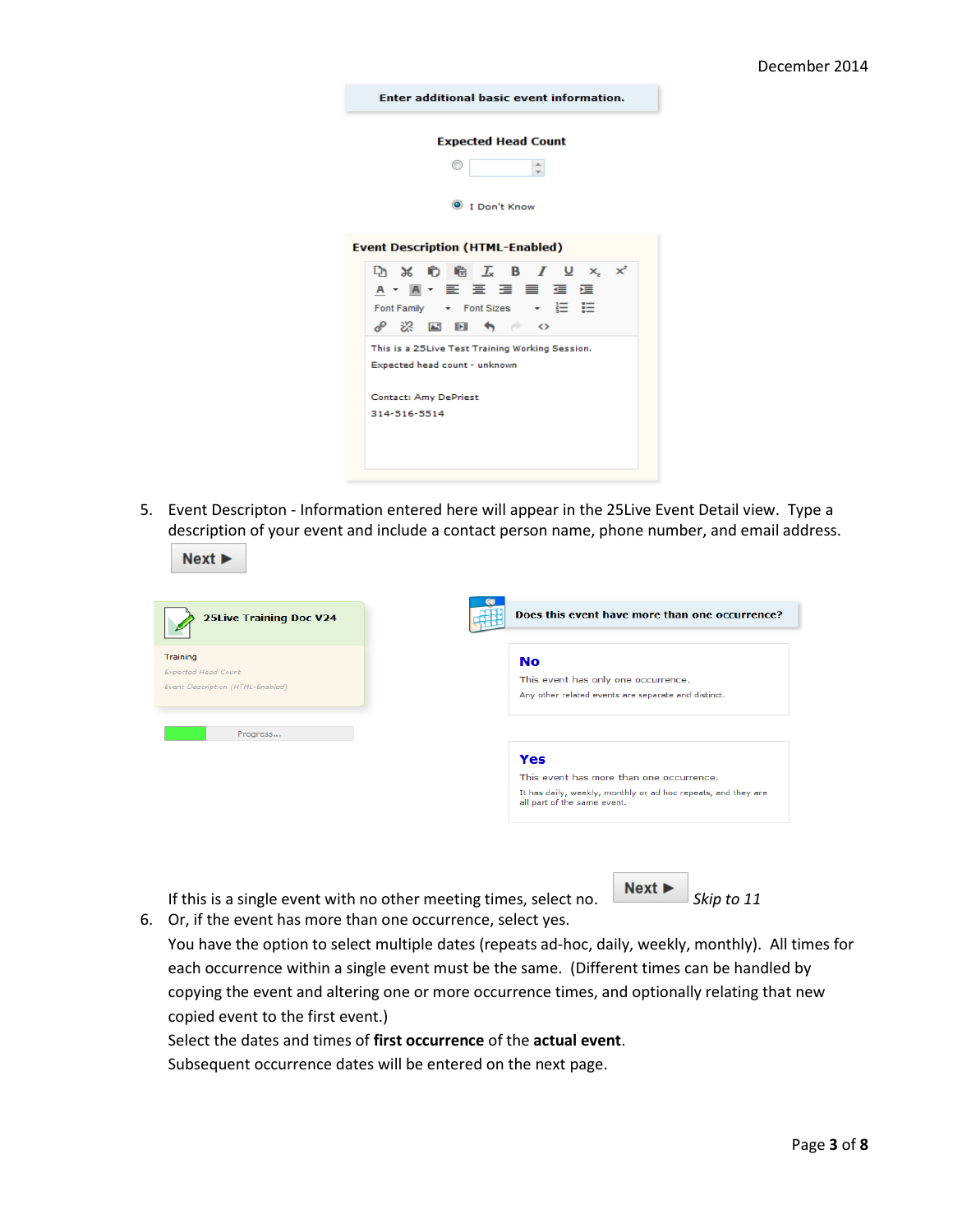|                      | <b>Ad Hoc Repeats</b>                                                                                                     |
|----------------------|---------------------------------------------------------------------------------------------------------------------------|
|                      | Individually select dates to add to the event.                                                                            |
| <b>Daily Repeats</b> |                                                                                                                           |
|                      | Examples: Repeats every day for 5 occurrences; Repeats<br>every 3rd day through a specific date.                          |
|                      | <b>Weekly Repeats</b>                                                                                                     |
| date.                | Examples: Repeats every week on Monday and Thursday for<br>12 occurrences; Repeats every other week through a specific    |
|                      | <b>Monthly Repeats</b>                                                                                                    |
| occurrences.         | Examples: Repeats every month on the 1st and 15th through<br>a specific date; Repeats every 3rd Monday of the month for 6 |

7. Select a Start and End date and time for the event. Type new date or click on calendar to choose your date. Type start and end times or click on the time for drop down feature. Be sure to enter the EXACT start and end times. It is not necessary or encouraged to enter Pre-Event or Takedown times.

|                                                            | Tell us WHEN this event takes place.                                                                                 |             |              |
|------------------------------------------------------------|----------------------------------------------------------------------------------------------------------------------|-------------|--------------|
|                                                            | Select the dates and times of the actual event.<br>Setup, takedown, pre- or post-event times can be specified below. |             |              |
| <b>Event Start:</b>                                        | Thu Dec 04 2014                                                                                                      |             | $3:00$ pm    |
| <b>Event End:</b>                                          | Thu Dec 04 2014                                                                                                      |             | $4:00$ pm    |
| Does this event require<br><b>Setup or Pre-Event time?</b> |                                                                                                                      | $\circ$ Yes | $\bullet$ No |
| Does this event require                                    | <b>Post-Event or Takedown time?</b>                                                                                  | Yes         | NΛ           |

8. Find and select EVENT LOCATIONS. There are several different options to search for rooms.

Here is a list of ways to search for rooms giving the time frames you have indicated in the Event Wizard. (If you need to change your time frame, you can go **BACK** to change those to get a new set of available spaces)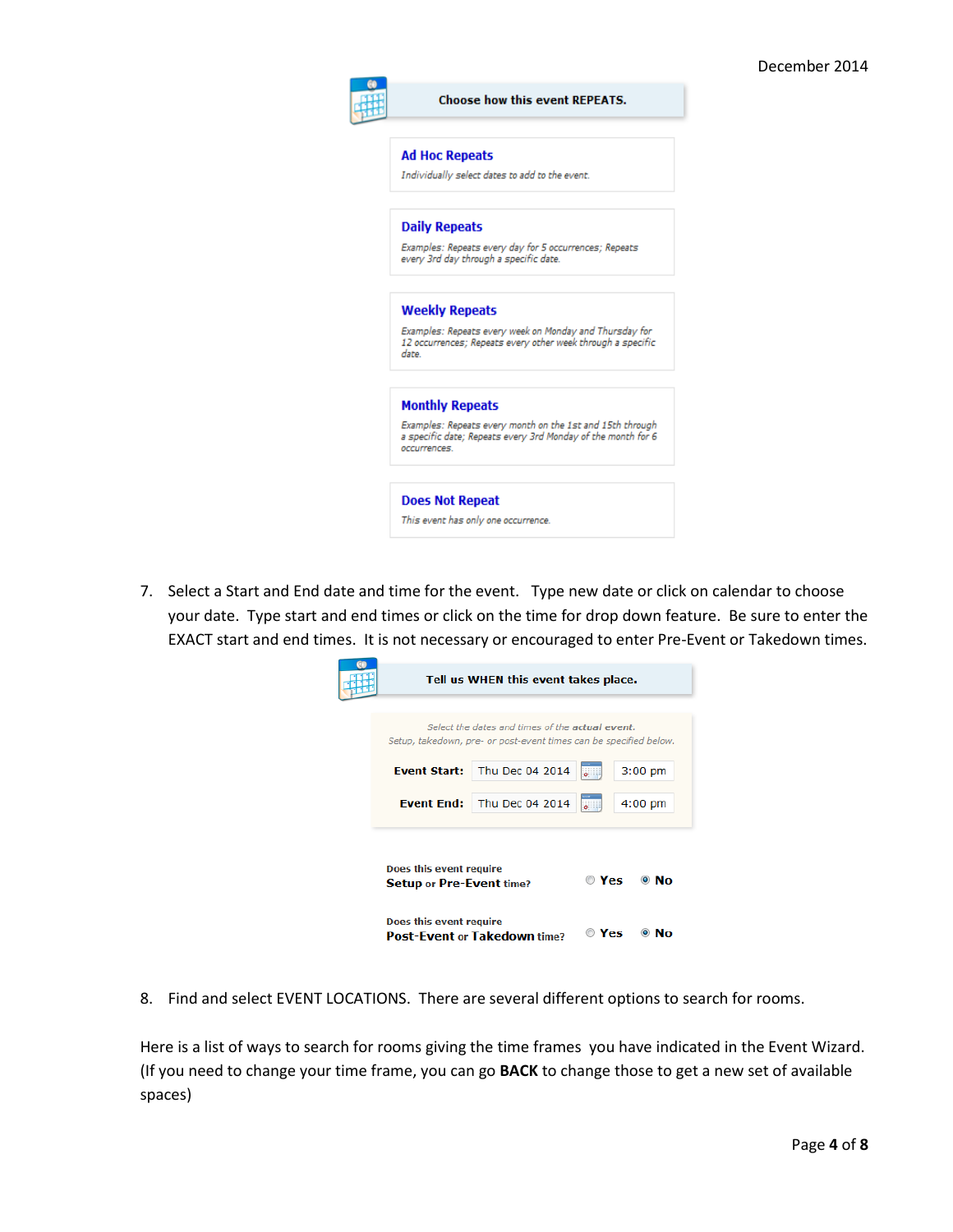**Starred Searches** (these are searches you have had in the past and marked them as starred or commonly used).

**Search by Location Name** will allow you to type a building name. You will have options under this feature to enforce the head count. This will use the number of expected persons to determine if there is a space available. Unchecking enforce head count will allow you to see that buildings availability and all capacities.

**Saved Searches** are any of your searches that you have created, similar to Starred Locations, however it may contain more rooms than just your Starred Locations.

**Advanced Search** has options where you can choose a room just by a feature, category or capacity that you may need. Click in any of those fields from a drop down menu of those options.

| <b>Your Starred Searches</b>                                         | À. | Benton Hall - DP                        | A. |
|----------------------------------------------------------------------|----|-----------------------------------------|----|
| All of Your Searches                                                 |    | esh stu stations                        |    |
| <b>Public Searches</b>                                               |    | <b>Learning Studios</b>                 |    |
|                                                                      |    | North Campus Student<br><b>Stations</b> |    |
|                                                                      |    | South Campus Student<br><b>Stations</b> |    |
|                                                                      |    |                                         |    |
| Max Capacity: 42                                                     |    |                                         |    |
| <b>ESH-00003</b><br>Express Scripts Hall - 00003<br>Max Capacity: 56 |    |                                         |    |
| <b>FSH-00005</b><br>Express Scripts Hall - 00005<br>Max Capacity: 44 |    |                                         | Ξ  |
| <b>FSH-00104</b><br>Express Scripts Hall - 00104<br>Max Capacity: 36 |    |                                         |    |
| Show only my authorized locations that have<br>no time conflicts     |    | $\Omega$ Refresh                        |    |
| <b>V</b> Enforce head count                                          |    |                                         |    |
|                                                                      |    |                                         |    |

9. Select a location/s for your event. This will still show on the right hand side once you have clicked on the location of your choice. A green checkmark is needed to proceed. Here are the other indicators:

 $\blacktriangleright$  A green checkmark means there are no issues or conflicts.

A yellow triangle with an exclamation point means you will need to click the **O** Refresh link at the bottom of the Choose from box to check for conflicts.

A red triangle with an exclamation point means there is a conflict, and the currently selected classroom is not available.

 $Next$ 

10. Please read the terms and then click in the **I Agree** check box under the Terms and Conditions. You can now click SAVE. This will officially request your event and send it on for approval. Make note of the Event Reference number listed in the Event Status box on the top left of the page. You will receive an email confirming that your request was successfully submitted.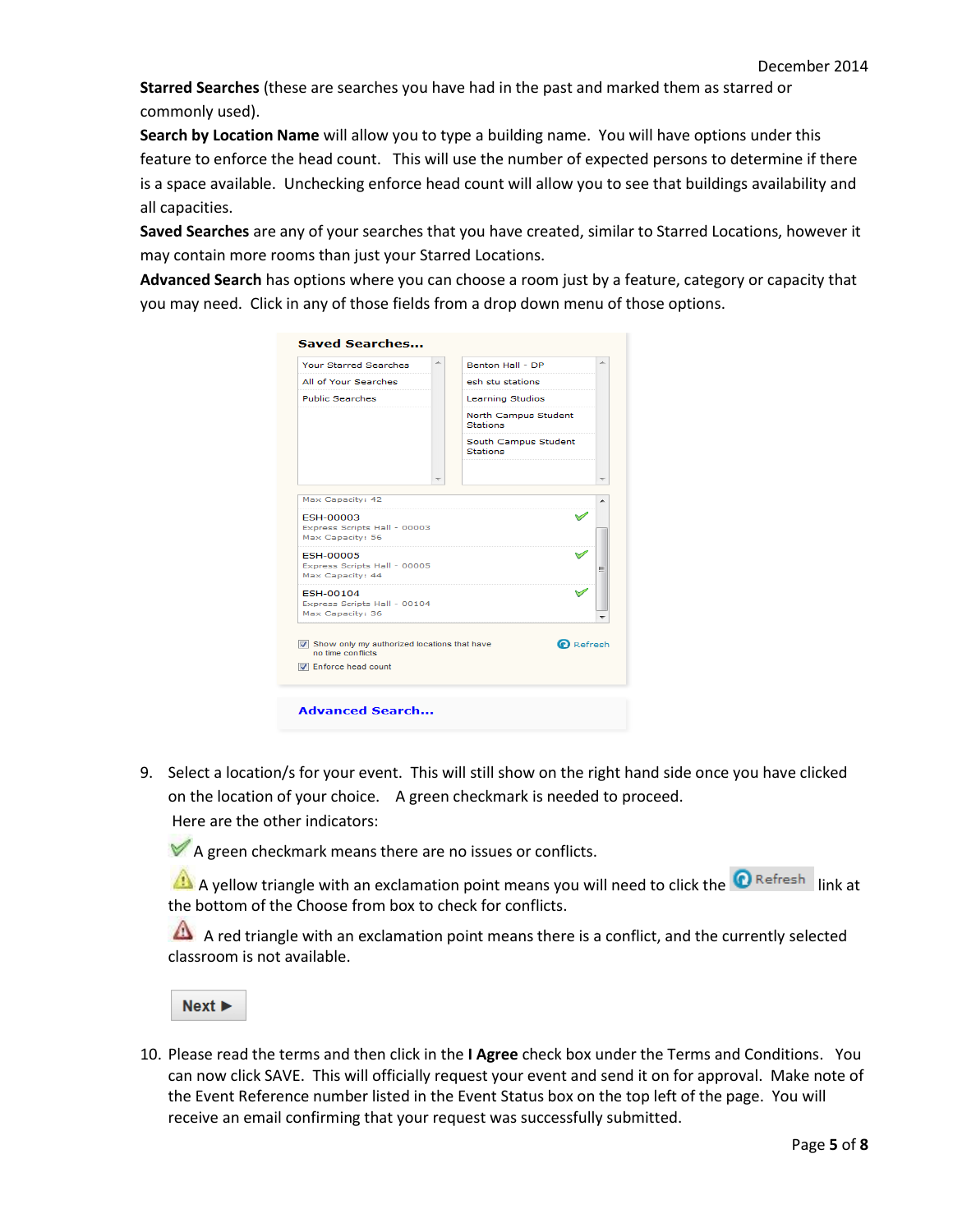|                                                                                                                                                       | December 2014                                                                                                                                                                                                                                                                       |
|-------------------------------------------------------------------------------------------------------------------------------------------------------|-------------------------------------------------------------------------------------------------------------------------------------------------------------------------------------------------------------------------------------------------------------------------------------|
| <b>25Live Demo Event</b>                                                                                                                              | <b>Terms and Conditions</b>                                                                                                                                                                                                                                                         |
| Training<br>36 Attendees Expected<br>Event Description (HTML-Enabled)<br>Fri Mar 06 2015 4:00 pm -<br>Fri Mar 06 2015 5:00 pm<br><b>Event Repeats</b> | This event and any location/resource reservations will remain<br>unconfirmed and in the tentative state until reviewed by the<br>scheduling office. The registrar's course reservations will take<br>priority over all other events including this event.<br>$\blacksquare$ I agree |
| $\blacktriangleright$ ESH-00104                                                                                                                       |                                                                                                                                                                                                                                                                                     |
| <b>Terms and Conditions</b><br>Progress                                                                                                               | Next<br>$\triangleleft$ Back<br><b>EX Cancel</b><br>$\blacksquare$ Save                                                                                                                                                                                                             |

The Registrar's Office will review and approve room reservation requests, and will contact you if there are any issues with the date or room you have requested.

Classroom reservation requests during a semester cannot be made until the course schedule for that semester is complete and all courses are assigned to rooms. Once that is finalized, individual room requests can be submitted.

11. You can also **[copy](#page-5-0)** an existing event or establish **[event relationships](#page-5-0)**.

### **25 Live Tips**

You can start an event creation and bring in a location by clicking on the pencil icon wherever you see it. If you are on the Locations tab and are viewing a location's availability, you can hover over any available day/time and the pencil icon will appear. Or you can click on the Actions menu and select the "Create an Event in this Location" option. You can also use the Actions menu to Star this location. Starred locations appear on your Home tab in the "Your Starred Locations" sections. When you star an item you need to *click the refresh button* to see it listed in the appropriate section on your Home tab. Anytime you login you can click the pencil icon for a starred location to start creating an event for that location.



When you are creating an event:

- You can choose more than one room at a time (multiple rooms for the same day/same time).
- <span id="page-5-0"></span>You can choose to "Hide Unavailable" in the Choose from box. You may want to check this box if you are searching a building with a lot of classrooms.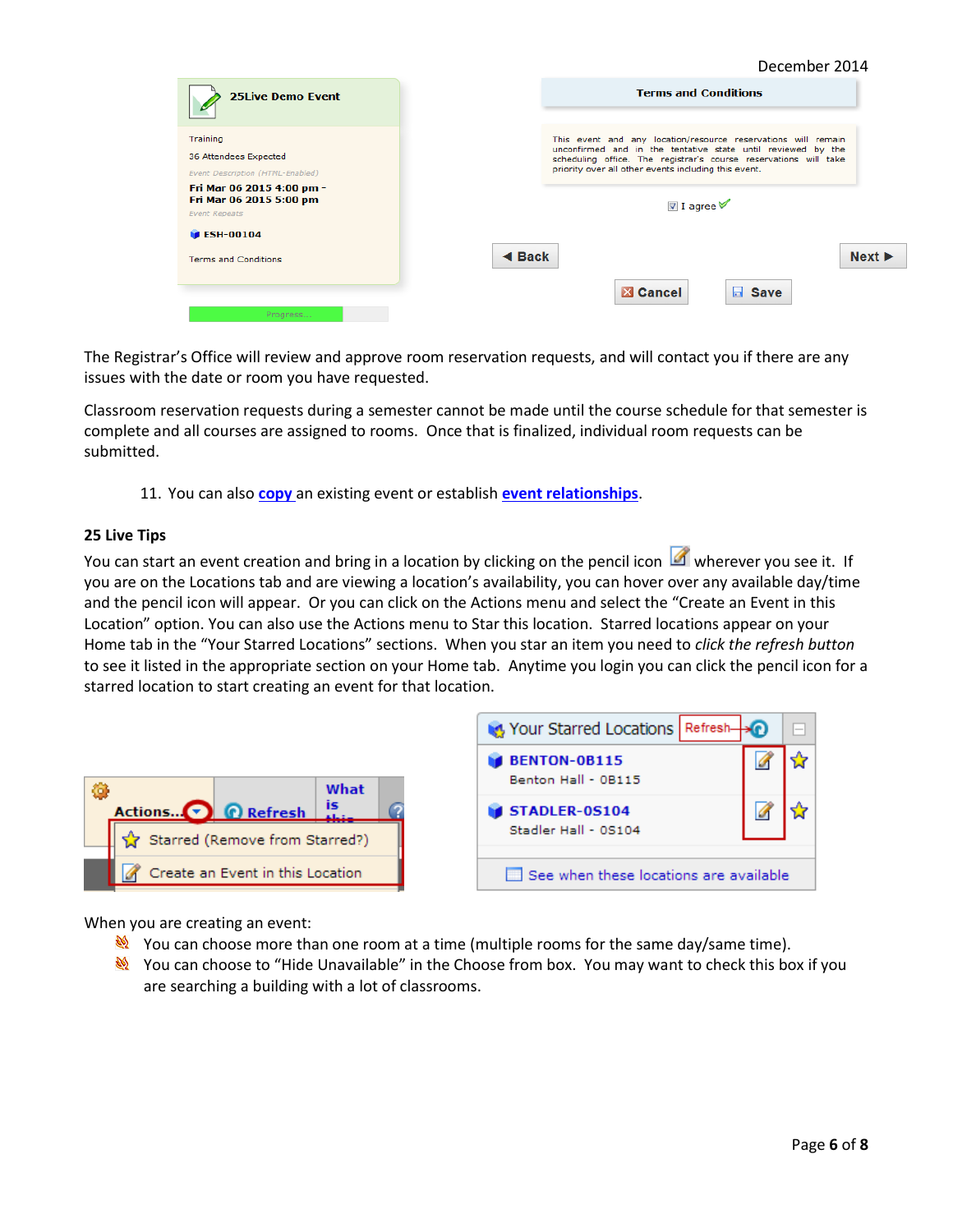### **Copy an Event**

You can add a similar event with different start and end times by copying an existing event. You can also relate events which will allow you to see all events in order of date ranges and all spaces assigned with various time frames (i.e. for a conference with various break-out sessions).

You can copy **b** an event from the summary page that is displayed when you save your event, or when you are viewing the event after a search you can select the More Actions menu and then select Copy this Event option.

#### **Establish Event Relationships**

You can **establish relationships** from the summary of More Event Options displayed when you finish creating an event, or when you are viewing an opened event on the events tab. You could then email the event details.

|  | More Actions v<br><b>Q</b> Refresh |
|--|------------------------------------|
|  | Not Starred (Add to Starred?)      |
|  | Copy this Event                    |
|  | din Establish Relationships        |
|  | <b>Email Event Details</b>         |

#### <span id="page-6-0"></span>**Home Tab Tips**

When you star an event, location, or search, it is added to the appropriate section on your Dashboard (Home tab). You can then click on the link for that starred item as a shortcut for creating an event, or finding the availability of a location or to perform a specific search. **When you add or remove a starred item, you need to** 

# **click the refresh button to update the displayed information.**

My dashboard below shows that I have starred two locations. These are locations that I like to reserve for my events and having those starred gives me the ability to click the link for one of the locations and check its availability, or to click the pencil icon and start creating an event in that location (I can check the locations' availability during the event creation process).

*If your home page is slow to load, you can minimize any or all sections and only expand them when you need to see your starred items.*